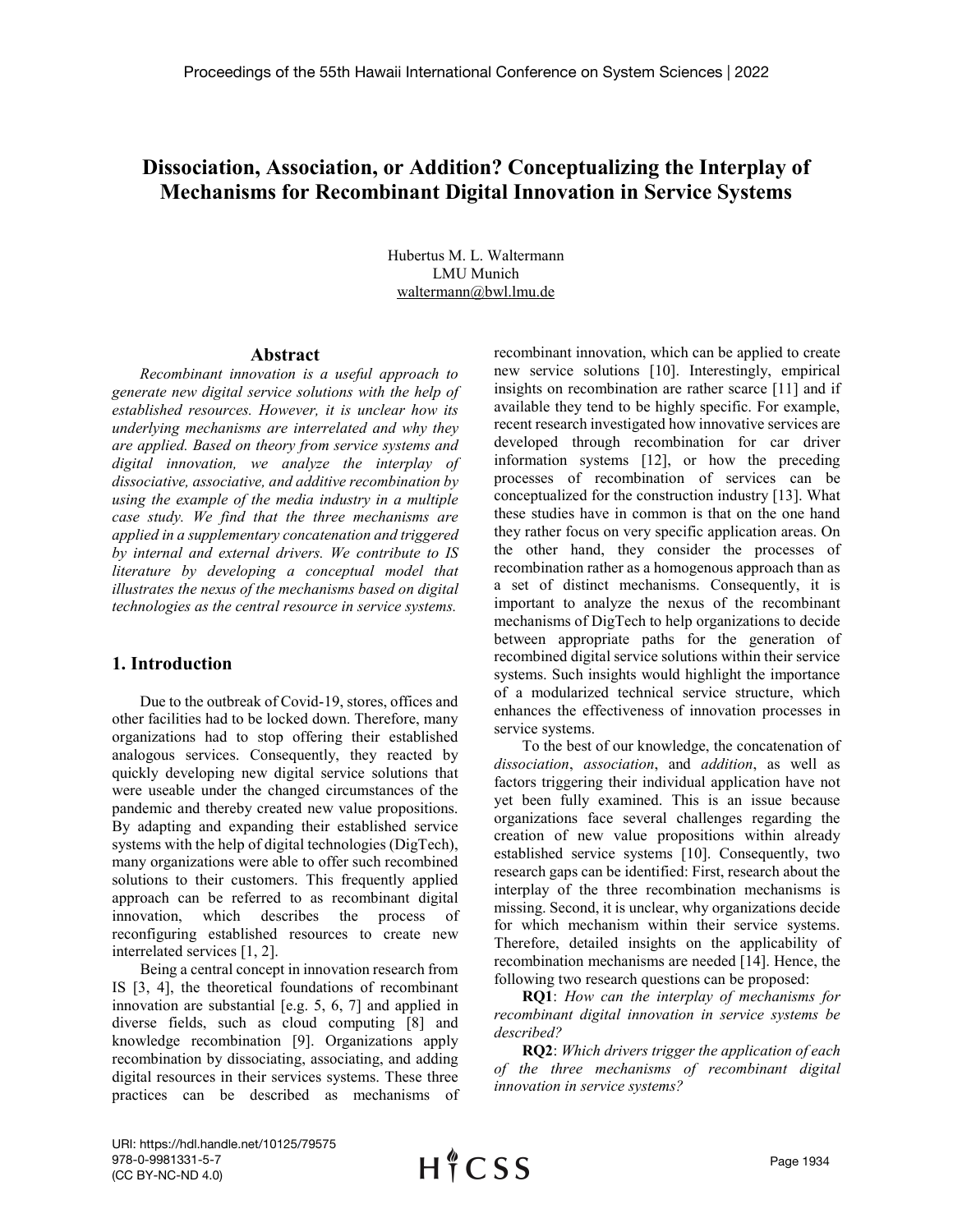To answer both questions, we conducted an explorative, qualitative-empirical multiple case study, which analyzes three media organizations that use recombinant digital innovation to generate new service solutions. We decided on this industry for two reasons. At first, by being a forerunner in the development of digital services [15], the media industry is particularly affected by recombinant approaches. Secondly, the diffusion of mobile devices and constant advancements in internet speed and availability enables users to consume media contents at any time and place and therefore requires constant development of new service solutions [16].

Our results indicate that *association* mechanisms are preceded by the *dissociation* of established service solutions into recombinable digital modules, while *addition* mechanisms recombine new DigTech with established digital service solutions to generate new recombined digital service solutions. Moreover, *dissociation* is rather facilitated by external impulses, while *association* and *addition* are applied because of restrictive internal impulses. Our study contributes by deepening the understanding of the interaction of recombination mechanisms in service systems [e.g. 3, 5, 10, 11, 17]. Furthermore, we shed light on the influence of external and internal drivers on the application of these mechanisms. We summarize our findings in three propositions and illustrate them by developing a conceptual model of the concatenation of mechanisms of recombinant digital innovation in service systems.

# **2. Conceptual background**

For the conceptual background of our study, we first outline how the recombination of DigTech can be embedded as an innovation approach within service systems. Afterward, we describe the three mechanisms of recombinant innovation and how they are capable of generating new recombined digital service solutions. Both concepts together serve as a theoretical framework to analyze the three cases.

## **2.1. Recombinant digital innovation in service systems**

In service science, service systems can be seen as a theoretical construct that helps to understand how configurations of specific resources jointly lead to the co-creation of value. These resources can have manifold forms, such as people, shared information, other service systems, and (digital) technologies [18]. For the context of digital innovation from an organizational perspective, we therefore focus on technologies as the main resources within a service system. Consequently, the outcome of activities that reconfigure such resources can be seen as the generation of service innovations that provide value propositions which are transformed into actual additional value through the users that consume these services [19]. Based on this conceptualization, an innovative digital service solution can be seen as the actual artifact (i.e. service) that is offered to users [7, 20]. From a digital innovation perspective, this means that the resources of a service system are DigTech, which are used for the generation of new digital service solutions. Hence, for this study, we define a service system as a combination of diverse DigTech that jointly form digital service solutions.

Against this background, such solutions can be generated through various innovation approaches of which one is recombination. Generally speaking, this concept describes the idea that "novel products and services derive from the carrying out of new combinations of components" [5, p. 89]. This means that the focus of this type of innovation rather lies on *how*  than *which* resources are being combined [1]. The reconfiguration of DigTech within a service system can therefore be described by the concept of design recombination [11]. This concept is especially applicable to DigTech as they enhance modularity and compatibility in a service system because of their three unique properties [6]: Firstly, DigTech are *reprogrammable* which means that their functions can be changed dynamically. Hence, they can be aligned easily to new contexts, which in our case are incorporated by other service solutions. This means that a resource that was originally implemented in a digital solution within a service system can easily be adapted and implemented into another solution within this system. Secondly, DigTech are *data-homogenous* which enables communication between all DigTech within a service system. This means that they can be decoupled from their original service solution to be combined with other DigTech to generate a new (recombined) innovative digital service solution. Thirdly, DigTech provide a self-referential nature. This means that their utilization within a specific service system normally requires the use of other DigTech. This leads to the emergence of positive network effects which enhance the application of recombination [7].

These three properties allow that previously uncombined resources (i.e. DigTech) can set up new relationships with each other, which in return leads to the generation of recombined digital service solutions [21]. Such solutions must meet two assumptions: On the one hand, DigTech that are connected to build a recombined digital service solution must be delimited from each other. This means that each technology within a recombined solution must be independent of its original configuration, as well as from other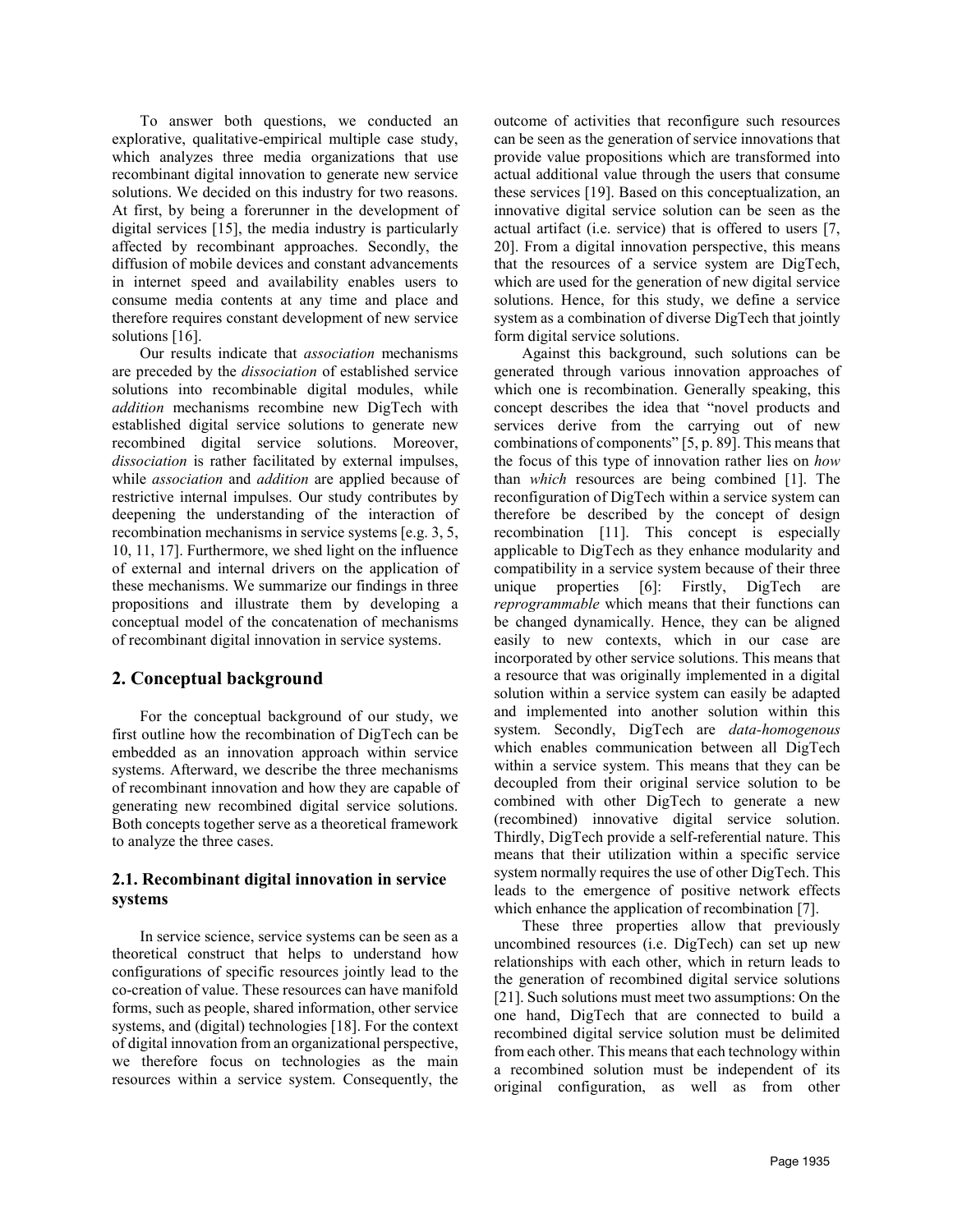technologies [10]. On the other hand, a solution must consist of at least one resource that is already established within another digital solution to be accountable for being recombined. Consequently, the more a solution consists of resources that are already used in configurations of other established solutions, the more it can be seen as an outcome of recombinant innovation [2]. A suitable example for such a recombined digital service solution is a streaming service: In essence, its value stems from the novelty of the way its resources are recombined and not from the novelty of the resources themselves (e.g. digitally stored contents offered via a website interface). Against this background, we define recombinant digital innovation in service systems as a specific type of service engineering that has recombined digital service solutions as an outcome.

## **2.2. Mechanisms and drivers of recombinant digital innovation in service systems**

Following Beverungen et al. [10] recombination processes in service systems follow three distinct mechanisms: At first, *dissociation* mechanisms aim at splitting up an established service solution into its resources to use them individually and apart from each other as new recombined service solutions. Secondly, *association* mechanisms seek for setting up new connections between resources of already established solutions. By generating such new ties between the resources of two or more services, a new recombined service solution emerges. Thirdly, *addition* mechanisms comprise the supplementation of an established solution with a new resource, which ultimately leads to the generation of new recombined service solutions. Dissociative, associative, and additive recombination mechanisms are central to the design of service systems [22]. Against this background, we define the mechanisms of recombinant digital innovation in service systems as engineering patterns that reconfigure the resources (i.e. DigTech) of established digital services to create new recombined digital services that provide new value propositions.

Although Beverungen et al. [10] propose that recombinant innovation can be triggered through resources from internal and external sources, the actual reasons for the application for one of the three mechanisms remain unclear. At this point, the work of Lundberg et al. [13] provides first empirical insights: They find that three conditions, namely firm misalignment, environmental change, and innovation exploration serve as triggers for the recognition of opportunities for recombination. These triggers lead to the emergence of new paths for value creation and therefore enable resource recombination. Hence, it can be implied that a set of diverse factors can lead to the

application of recombinant mechanisms in an organization. We define these factors as drivers for recombination in service systems.

In essence, on the one hand, it is unclear if the three mechanisms operate separately from each other and therefore mutually exclusive or if there is a concatenation between *dissociation*, *association*, and *addition*. On the other hand, the drivers that trigger the application of one of the recombination mechanisms are ambiguous. Hence, the theoretical foundation for the conceptual framework of our case study implies that established digital service solutions are composed of DigTech established within a service system. Due to diverse drivers, recombined digital service solutions are generated through *dissociation*, *association*, and *addition* of these DigTech.

In Figure 1, we illustrate our conceptual framework that summarizes the theoretical foundation of our study: Within a service system, established digital service solutions exist. Through *dissociation*, *association*, and *addition* of the resources (i.e. DigTech) of these solutions, recombined digital service solutions can be generated. The application of one of the three mechanisms is dependent on diverse drivers. This framework serves as a central theoretical lens for the analysis of our case data, which will be further outlined in the next section.



## **Figure 1. Conceptual framework for digital recombinant innovation in service systems**

## **3. Research Approach**

As outlined before, empirical research on the interplay between the mechanisms of recombinant digital innovation and its drivers in service systems is scarce. Therefore, we conducted three case studies,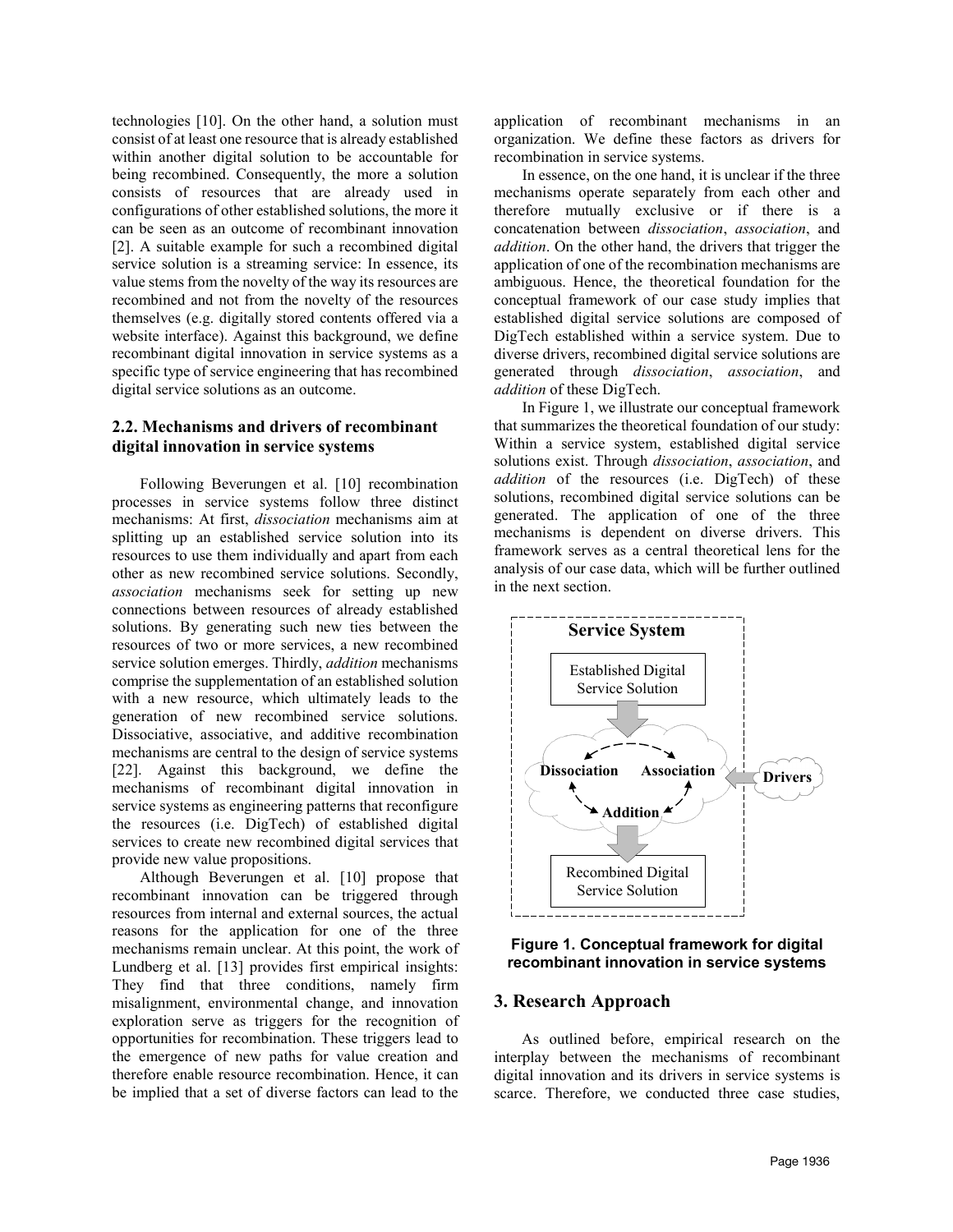which are a suitable instrument to study phenomena within their real-life context when insights about this topic are tenuous [23]. Hence, we decided to follow an explorative positivist, multiple case study research design to analyze objectively how the three mechanisms of recombinant innovation are applied in organizations. Based on our findings we derived propositions that can serve as a basis for further research [24]. To strengthen the scientific rigor of our empirical study and to enhance the quality of our positivist multiple case study, we followed established scientific guidelines and recommendations for qualitative research [25, 26].

#### **3.1. Case selection and sample description**

Following Vargo & Lusch, services can be defined as " […] the application of specialized competencies (knowledge and skills) through deeds, processes, and performances for the benefit of another entity or the entity itself" [27, p. 1]. Against this background, the cases for our study must apply internal competencies to generate new value for users in terms of recombined digital service solutions. A reasonable example for such organizations are media companies, which offer services to their customers by creating, editing, aggregating, and providing contents [28]. Especially because of the pervasive digitalization [14], media companies applied diverse recombination mechanisms to reutilize the DigTech that transfer their contents and thereby generate new innovative service solutions [22].

Hence, in accordance with Benbasat et al. [29], the media industry is a suitable setting for this case study due to the following factors: Firstly, the object of investigation (i.e. application of recombination mechanisms in digital service systems) cannot be studied outside of its natural setting. Secondly, the digital transformation of media services is a contemporary development. Thirdly, we do not involve experimental controls or manipulations in our research. Lastly, although there is a stable theoretical basis for digital innovations and recombination mechanisms, there are no theoretical insights on the consolidation of these two concepts with a focus on service systems. Therefore, as already indicated in the introduction, we use the example of the media industry to explain the interplay of the mechanisms of recombinant digital innovation in service systems and their drivers.

The multiple case study approach allows us to analyze each case per se and derive individual insights, as well as to compare these insights to develop generalizable propositions about the interplay of recombinant mechanisms in the context of digital service systems. Therefore, we selected our cases by applying a criterion sampling logic at first and subsequently a theoretical replication logic to enhance

external validity [30]. Through this process, we identified three cases, which are referred to as RaTeCo, TeleCo, and NewsCo. We anonymized the organizations' names due to reasons of confidentiality.

As illustrated in Table 1, all three cases originate from different types of media. RaTeCo is rooted in broadcasting via radio and television, while TeleCo originally solely concentrated on television. Moreover, NewsCo is a newspaper publisher. All three cases have in common that they stretched out to the internet and its various possibilities for distribution as a new media channel. In all cases, the emergence of DigTech and the increasing speed of the internet led to intensified efforts within these companies to migrate their original services to online channels, which will be further outlined in the individual case descriptions. Beyond that, we used their respective content focus as an additional criterion to avoid unilateral results due to a bias towards informational or entertaining formats. Moreover, we additionally used the revenue model, total revenue, and the number of employees for the case selection to acquire potentially heterogeneous data sources that enhance the external validity of our study.

**Table 1. Description of case sites**

| Case              | RaTeCo    | <b>TeleCo</b>      | <b>NewsCo</b> |
|-------------------|-----------|--------------------|---------------|
| <b>Media</b> type | Radio, TV | TV                 | Newspaper     |
| <b>Content</b>    | Local     | Entertainment News |               |
| focus             | contents  |                    |               |
| Main source       | License   | Advertising        | Retails       |
| for revenue       | fees      |                    |               |
| Revenue in \$     | $1.35$ bn | 5.06 bn            | $0.29$ bn     |
| (2019)            |           |                    |               |
| <b>Employees</b>  | > 3,100   | > 7,300            | > 740         |
| (2019)            |           |                    |               |

## **3.2. Data collection and analysis**

Following Miles et al. [31], the data for our case study primarily focused on semi-structured interviews, supplemented with secondary data from internal documents and presentations, annual reports, and news articles about each company. Between July and October 2020, we conducted ten interviews per case. The interviewees were selected with attention to their professional focus and their hierarchical position within the organization. We interviewed employees from middle- and top-management, that were part of digital innovation processes. Secondary data was collected between January 2019 and March 2021.

All interviews were conducted with the help of a semi-structured interview guideline with open-ended questions. Due to the current Covid-19 pandemic, we interviewed all employees via an online videoconferencing tool. On average, the interviews lasted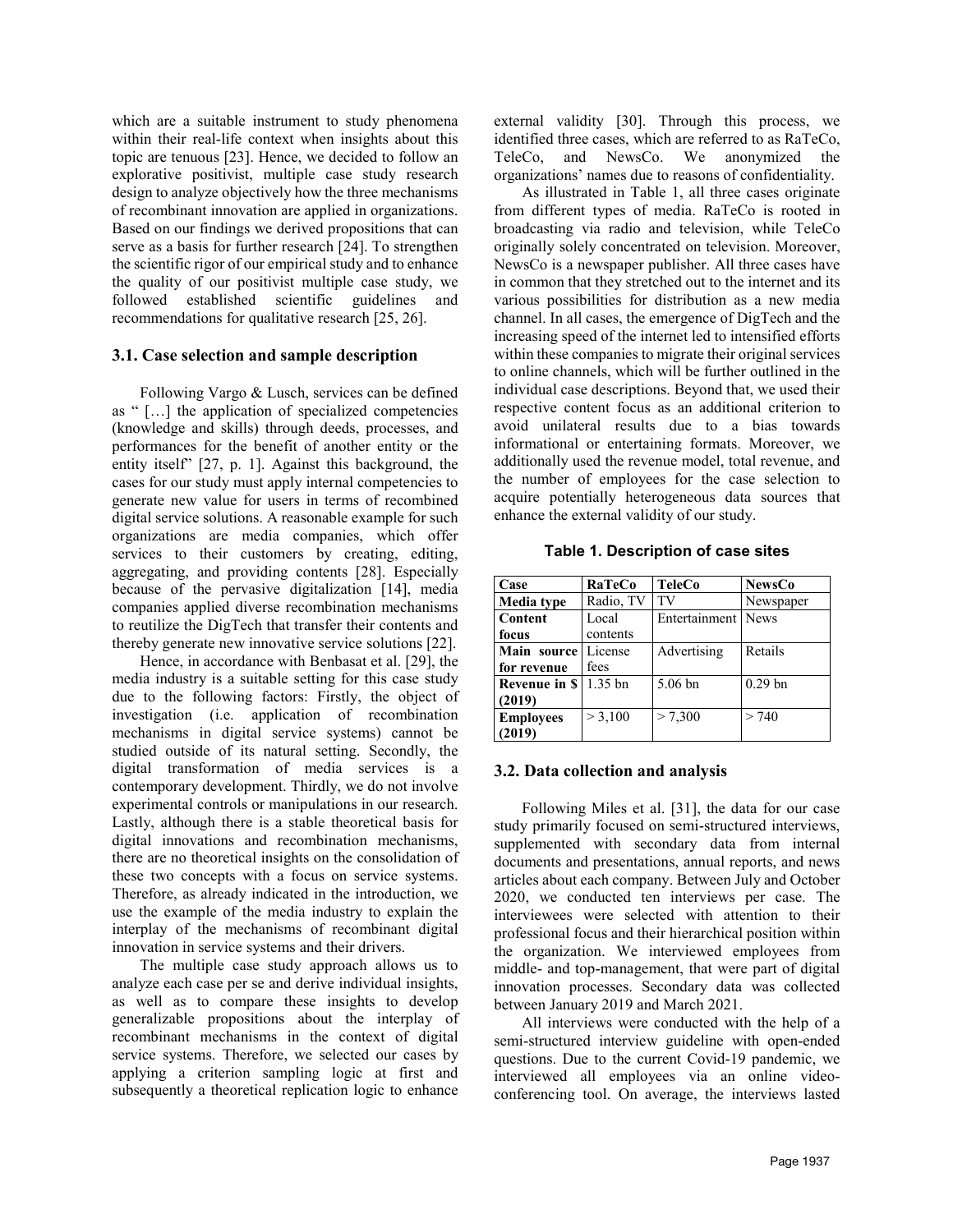between 30 and 60 minutes. Our guideline followed the conceptual framework introduced before and contained five sections. At first, the interviewees were asked to introduce themselves and their responsibilities within their organization. Secondly, we asked for their individual understanding of recombining DigTech in service systems. At third, we asked for concrete projects where they applied mechanisms for recombination in their organization. Afterward, they were asked to name drivers in- and outside of their company that influenced the recombination of resources in their respective service systems. The interviews ended with an open assessment about the innovation activities of the organization and the opportunity to add further issues that were not addressed earlier. All interviews were recorded digitally and transcribed verbatim. Moreover, we supplemented them with field notes that were created during and subsequent to the interviews. The collected data was stored, coded, and analyzed in a database in ATLAS.ti.

For our data analysis, we performed two cycles of coding [31]. At first, we assigned descriptive codes to our collected data to inductively locate and describe general elements where recombinant mechanisms and their drivers occurred in the organizations' innovation projects. Afterward, we deductively clustered the codes of the first cycle based on our conceptual framework to identify relationships between established digital service solution (EDSS), recombined digital services solutions (RDSS), *dissociation* mechanisms (DIS), *association* mechanisms (ASO), *addition* mechanisms (ADD), and their drivers (DR). Two researchers independently coded the data and afterward jointly derived the three cases based on the mutually condensed results. We exemplified the coding scheme in Table 2.

| Ouote                     | Element                 | <b>Clusters</b>         |
|---------------------------|-------------------------|-------------------------|
|                           | (1 <sup>st</sup> cycle) | (2 <sup>nd</sup> cycle) |
| "We divide our            | Splitting up            | EDSS, DIS               |
| standard services into    | established             |                         |
| many distinct micro       | solutions into          |                         |
| services to use them      | resources               |                         |
| independently."           |                         |                         |
| "The more expensive a     | Risk reduction          | DR, ADD,                |
| new project would be,     | through                 | <b>RDSS</b>             |
| the more we test its      | additive                |                         |
| components within the     | recombination           |                         |
| services that are already |                         |                         |
| in use"                   |                         |                         |
| "We stored our contents"  | Splitting up            | EDSS,                   |
| digitally independent of  | established             | DIS, ASO,               |
| their original formats    | solutions to            | <b>RDSS</b>             |
| before we were able to    | reuse them              |                         |
| reuse them in other       | within other            |                         |
| channels."                | solutions               |                         |

# **4. Results**

In the following, the results from the three cases are presented in two steps. At first, we use case descriptions to explain the setting of digital recombination activities within the analyzed organizations. Secondly, we summarize how the recombination mechanisms are applied and which drivers occurred in comparison of the three cases. When citing interviewees directly in this section, we use the anonymized name of the case (i.e. RaTeCo, TeleCo, and NewsCo) and add a number to it to indicate the interviewee.

# **4.1. Case descriptions**

**RaTeCo** is part of a public communication network in Germany and one of the largest radio and TV stations in Europe. The pervasion of DigTech in the media industry forced RaTeCo to develop vigorously new digital services for their audience that widely address various channels. Therefore, they focused on the development of their own on-demand platform that offered users the possibility to listen and watch their contents which were originally presented on their linear channels only. From an organizational perspective, the implementation of online channels leads to structural changes within the company that aimed to enable the compatibility of the offered services with regard to the provided channels. Originally, their departments were clustered based on a channel structure. This means that the radio-, the TV-, and the online department created their own contents and worked largely autonomously. However, after the adjustment of the organizational structure, the departments were detached from specific media types and channels to foster collaborative innovation between the content types. For example, TV shows about a certain topic were no longer planned with a strict focus on being aired solely on linear TV. In fact, they are now being produced with the aim to reuse these contents in other channels of RaTeCo, which can be seen as a recombination of diverse services, such as their online library, their YouTube channel, their SmartTV application, and their podcast channels.

**TeleCo** is one of the biggest and earliest private TV broadcasting stations in Germany. The influence of DigTech originally led this organization to acquire new subsidiaries that are active in other business fields such as e-commerce and technology consulting. However, especially in the last five years, they noticed that turning away from their core business (i.e. producing and distributing contents) lead to decreasing market shares in their main audience. Consequently, the broadcaster decided to refocus on the media business area by recombining its individual channels with the aim to enhance the value propositions offered to its audience.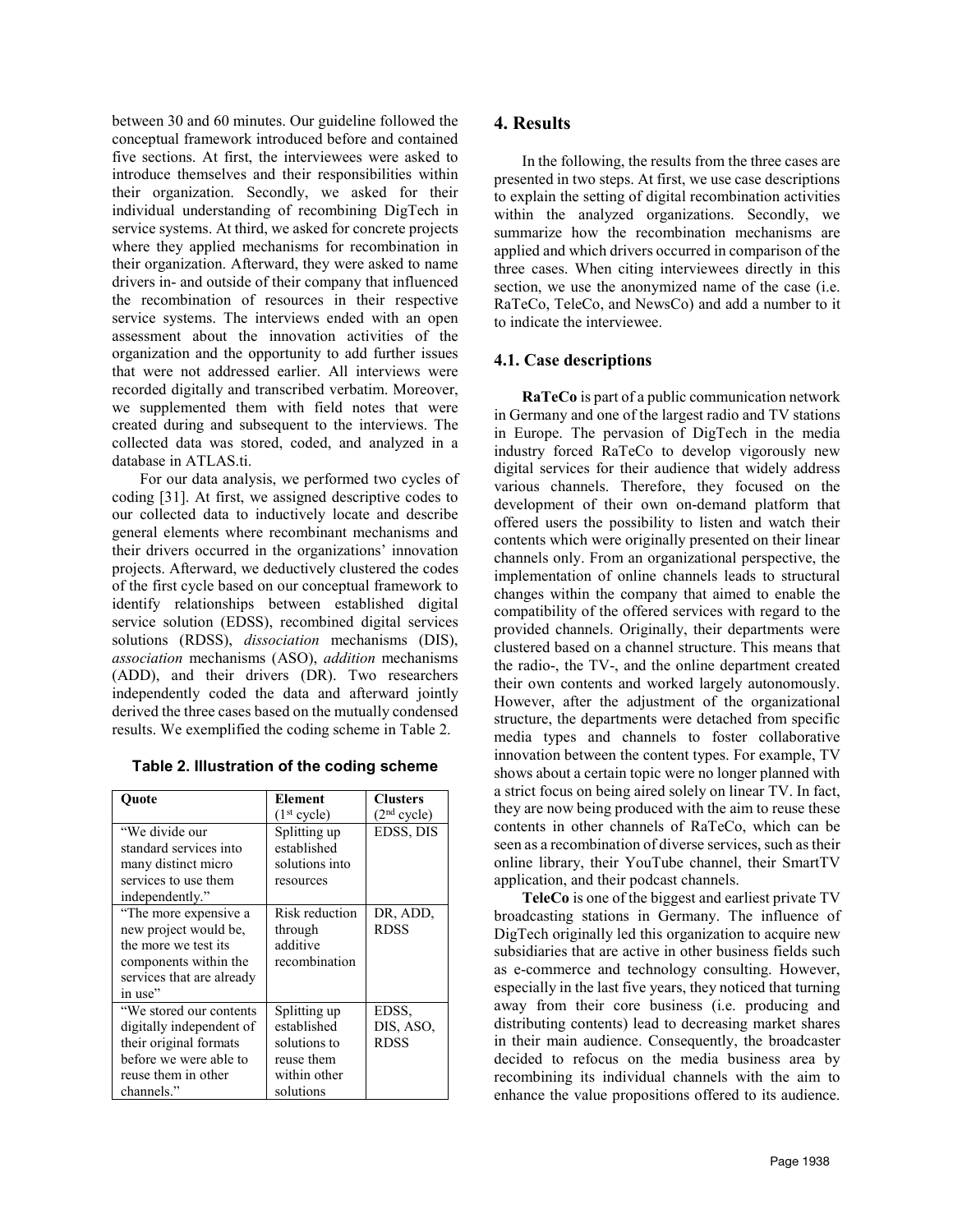From an organizational perspective, TeleCo wanted to support their core competency (i.e. content distribution) with further digital expertise to enhance the interconnectedness of their respective service system. Therefore, they established a dedicated department that solely focused on digital media and its opportunities. This department had two central missions: On the one hand, its members initiated projects to create new digital service solutions (e.g. introducing a new quiz app based on one of their most profitable TV programs). On the other hand, they served as ambassadors for digital innovation in other project teams.

**NewsCo** is a newspaper publisher that has been operating in Germany for over 60 years. It is popular for its focus on high-quality news content and politically balanced reporting. Moreover, its worldwide network of correspondents is one of the biggest internationally, which also has an impact on the topicality of its press coverages. Due to a constantly decreasing circulation and declining numbers of subscribers of the printed version of its newspaper since 2000, the publisher was forced to take action and realign its business by implementing new digital services. Therefore, they focused on setting up new channels such as a news website, diverse news apps, and an informative daily podcast to distribute their content. During the implementation of these new online channels, their editorial team organizationally remained unchanged and continued to focus on producing informational contents. Therefore, they additionally formed a technical department that focuses on maintaining their online channels. However, this department is not deliberately in charge of innovation processes in this service system.

# **4.2. Case analysis**

By comparing the three described cases, it became salient that mechanisms of recombinant digital innovation in service systems are a predominant approach in the media industry. The aim of the application of the mechanisms is to enhance the interconnectedness of the resources of established digital service solutions (EDSS) to develop recombined digital service solutions (RDSS) that offer new value propositions to their customers. The application of the mechanisms is influenced by diverse drivers (DR). Therefore, we will initially address how *dissociative*, *associative*, and *additive* mechanisms of recombinant digital innovation were applied in the analyzed organizations. Afterward, we will outline which drivers were pivotal for each mechanism.

*Dissociation mechanisms (DIS):* All three organizations stated that *dissociation* mechanisms play a central role in their innovation processes. They use *dissociation* to compartmentalize EDSSs into their

resources. For example, contents can be "produced for a Youtube-Channel, however, they are also used in the news show in linear TV" (RaTeCo-1). This is enabled by splitting most of the produced contents into several delimited video/audio clips, which is also referred to as clipping. Due to this clipping into content components, the flexibility to recombine them with each other and with diverse channels increases. Consequently, the organizations enhance the interconnectedness of their modules by decoupling them from their original EDSS. For RaTeCo and TeleCo, this is enabled with the help of an integrated content- and service-management system (C-/SMS). This system serves as a database as it stores information about every piece of produced content and how these contents can be recombined with other services. This information not only contains details about the topics of the contents but also about their compatibility with diverse channels. In general, these systems help them to sense opportunities for the *association* of recombinable modules. They provide an overview of which contents already exist and how they might be reutilized with different channels to develop new RDSS. Consequently, this technical management infrastructure helps them to "produce differently than before" (RaTeCo-6). In return, contents are produced without focusing on a certain service but with the aim to be modular in order to be reused with diverse types of channels. In essence, this builds up a system of services that can be potentially offered. Interestingly, NewsCo did not implement such a modular infrastructure so far. However, their contents need to be distributed to their audience as fast and far-reaching as possible, which is why the organization plans to introduce a similar system in the near future.

*Drivers for dissociation*: The *dissociation* of EDSS is mostly influenced by factors originating from "the market, technological developments and in a best-case scenario the user themselves" (NewsCo-4). These drivers can be subsumed as external facilitators that inspire organizations to analyze their EDSS and compartmentalize them into DigTech modules, which can be recombined subsequently. From a market perspective, these external drivers are impulses that stem from the competitive environment of the organization. These impulses enhance the urgency to develop a new digital service solution, which is possible via recombination: Applications of dissociative mechanisms "are reactions to some effect or occurrence, either on the direct market […] or on an adjacent market" (TeleCo-7). This influence of external drivers on dissociative mechanisms of recombinant digital innovation is exemplified by NewsCo-5 as follows: "When [a competitor] releases a new app, we test it and see if it is a good idea. Maybe we develop something similar then." *Dissociation* is especially important here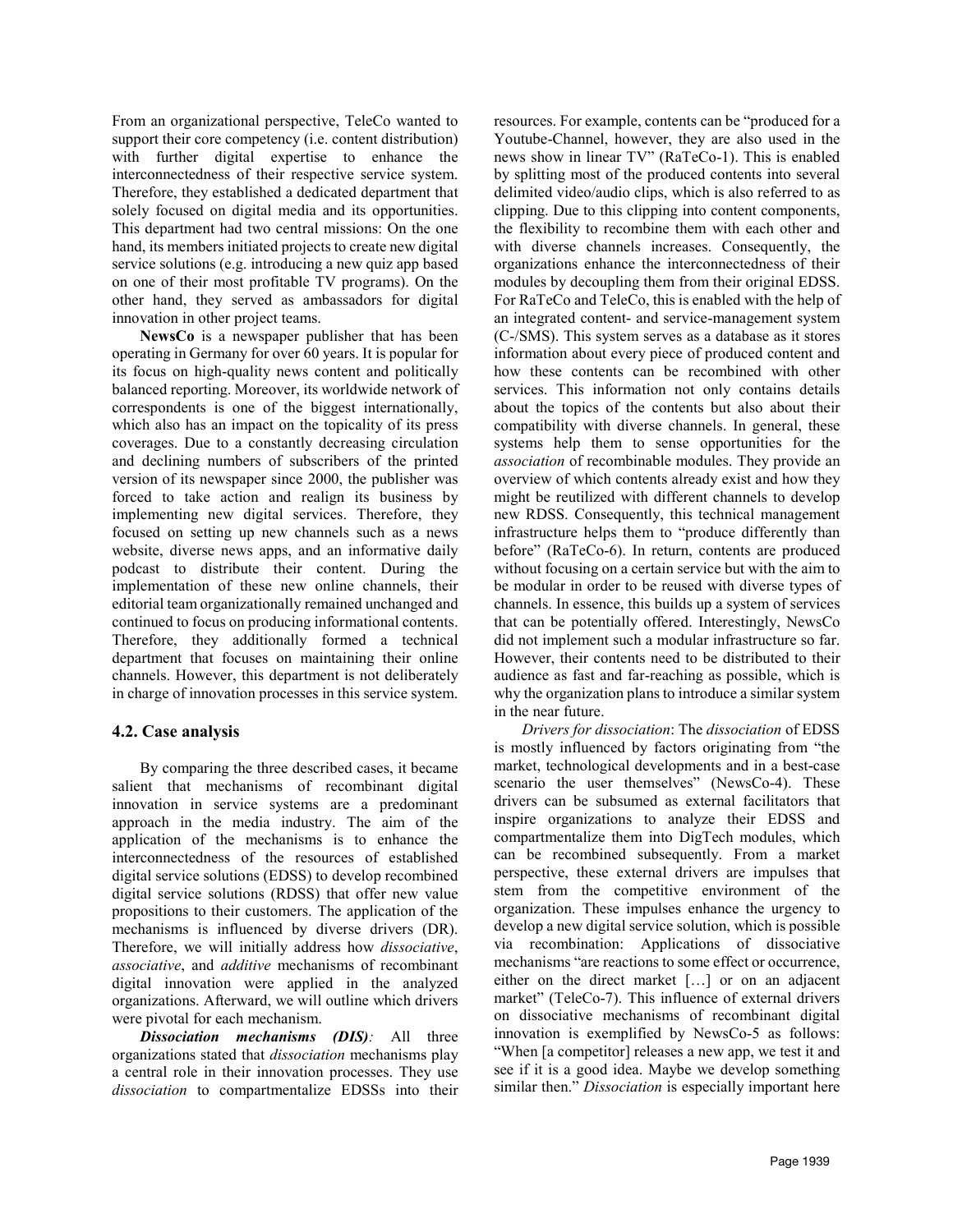as it enables organizations to directly respond with the help of DigTech that are already established internally.

Besides that, customer demands can also serve as external impulses for dissociating EDSS in service systems, as this helps to "precisely meet customer needs." (RaTeCo-8). To achieve this goal, RaTeCo has its own data analytics team that searches for trends. For example, this team identified the need for an own ondemand platform by analyzing changes in the watching patterns of the audience of their linear channels. This observation induced the organization to split its linear contents up into modules that can be reused on diverse channels such as its own media library. This made it possible to watch programs that were already broadcasted on radio or TV at a later point in time. Consequently, it is possible to increase the offered value proposition by modularizing EDSS because of customer demands. Another example for user-induced *dissociation* of an established digital service solution is the Covid-19-Newsletter service of NewsCo: Due to the actuality of the pandemic, their audience requested daily information about the current statistics of the pandemic. Instead of developing such a service from scratch, they modularized all available contents about the pandemic that were offered via diverse other services (i.e. EDSSs) and thereby made them reusable for other channels. This enabled the distribution of statistical information about the pandemic simultaneously. In sum, *dissociation* mechanisms are applied to separate the resources of EDSSs and prepare them to be recombined with other elements to generate a new RDSS, which is facilitated by external drivers that stem from competitors or users.

*Association mechanisms (ASO): Association* mechanisms are applied to develop new RDSS. As a basis for associative recombination, the organizations assess which digital modules are recombinable within their service system and how they can be connected with each other. To apply this mechanism, it is important that the DigTech that are already part of an EDSS can easily be adapted to other contexts. Thereby, it became salient that associative mechanisms specifically focus on the recombination of DigTech that are already modularized internally. One example of such a recombined digital service solution is the daily news app of RaTeCo. The goal of this app was that their breaking news reports should not only be available via their website but also as a push notification on smartphones. Hence, they connected the breaking news section of their website with their news app. Thereby, they enabled that once these sections are updated on one of the two channels, the other channel automatically updates as well. Due to this *association* of the DigTech of two EDSS, they generated a new value proposition in form of a joint RDSS. This type of reusing content modules by associating them with the technologies of other EDSS in the service system is also applied by TeleCo: "If we broadcast content on TV […] we additionally distribute it via Facebook, Youtube, and others, and we cut out short consumable pieces and distribute them via IGTV for example." (TeleCo-2). Hence, it can be implied that the application of associative mechanisms is dependent on the modularization and therefore recombinability of the resources within a service system. From this perspective, it becomes evident that dissociative mechanisms serve as an antecedent for *association*.

*Drivers for association*: As indicated before, the modularization of the DigTech of EDSS through *dissociation* leads to the emergence of recombinable digital modules that can be reconfigured. By recombining these modules with each other, new RDSSs can be generated that offer an additional value proposition. Consequently, the *association* mechanism relies mostly on the reutilization of DigTech that are already part of a service system. The central driver that facilitates such associative mechanisms of recombinant digital innovation is the internal driver to reduce costs while simultaneously develop valuable innovative solutions. Therefore, cost reduction can be introduced as the central internal driver to conduct associative recombination. In terms of the media industry, this means that the modularization of an EDSS, which is enabled by DIS, serves as a prerequisite to efficiently apply ASO, which generates new RDSS. This in return enhances the flexibility of organizations as it enables them to innovate by solely associating existing resources within their service system. This is especially important in the media industry, as the value of their service solutions is to a certain degree dependent on its topicality. Recombination is especially useful here as it bypasses the cost-intensive assessment and adoption of new digital distribution technologies.

*Addition mechanisms (ADD): Addition* mechanisms were especially applied when the organizations wanted to test how new technologies could be used within their current service systems. Therefore, they added a new DigTech to the configuration of an EDSS. Thereby they expanded the value proposition of this service by developing a RDSS. An example of such a technology is the possibility to use interface overlays in linear TV in real-time. TeleCo additively recombined this DigTech for live polling in their program. Hence, they developed a survey function in their add-on application for mobile devices. By recombining these two services/channels (i.e. linear TV and polling in the mobile app) they were able to show the audience's reaction to a certain topic while it is currently being aired on TV.

*Drivers for addition*: As outlined before, *addition* mechanisms of recombinant digital innovation help to pretest how individual (new) DigTech can fit into the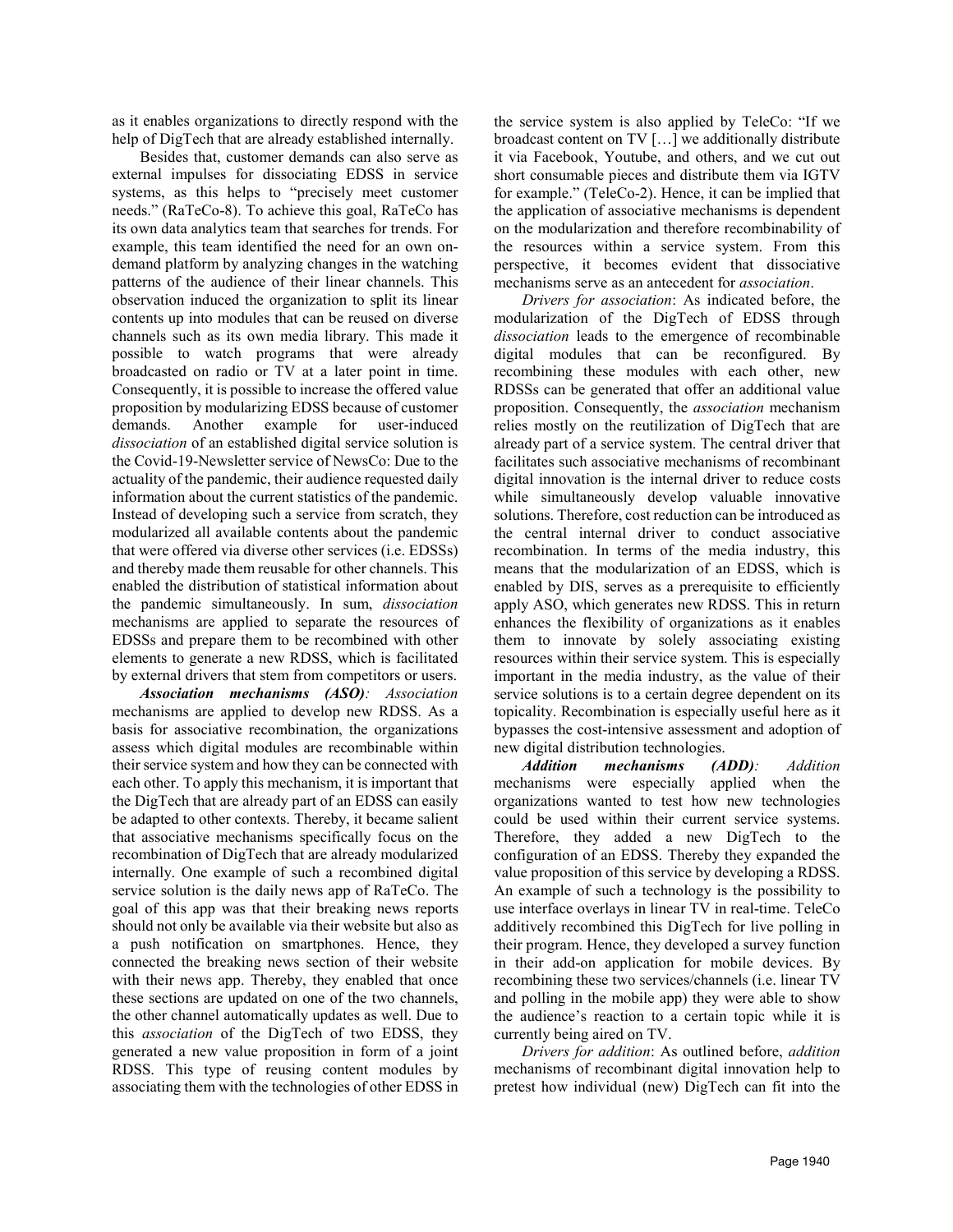service system of an organization. This is mostly motivated by the fact that if organizations would "build something completely new, what no other competitor has, [they would] have no references for comparison" (NewsCo-6). Consequently, additive mechanisms are mostly motivated because of an internal driver to reduce risk. By adding a DigTech to an EDSS a new RDSS is generated which helps the organizations to analyze the potential of this technology for their respective service system. Therefore, risk reduction is introduced as the central internal driver for additive recombination.

## **5. Discussion**

The results of our study provide insights into the interplay between the three mechanisms of recombinant digital innovation, namely *dissociation*, *association*, and *addition*, as well as into the drivers that influence the individual application of these three mechanisms. Based on our findings, we therefore suggest the following three propositions:

*Proposition 1*: An established digital solution can be compartmentalized into recombinable modules through *dissociation* and afterward reconfigured through *association* of these modules to generate a recombined digital service solution.

An explanation for the intense dependency between *dissociation* and *association* can be found in the properties that digital solutions imply. They are composed of diverse DigTech, which jointly form a usable artifact that provides a value proposition. In return, an isolated DigTech cannot form a usable service solution solely by itself [5]. Due to this need for the interconnectedness between digital resources, *dissociation* cannot lead to the emergence of a recombined digital service solution by itself, as it aims at splitting up the involved DigTech in an established solution to utilize them independently. Therefore, *dissociation* can be seen as the central prerequisite for *association*, as it helps to modularize all digital resources established in a service system and therefore makes them recombinable (i.e. associable). As a result, *association* mechanisms process these resources by reconfiguring them into RDSS.

*Proposition 2*: If an established digital service solution is supplemented with a (new) DigTech, this generates a recombined digital service solution through *addition*.

As outlined before, *addition* mechanisms aim at omitting the risks of implementing completely new and untested service solutions. Thereby they abstract new individual resources (i.e. DigTech) that are not yet implemented in a service system to recombine them with an established solution [22]. This enables a lowrisk framework that helps to identify potential options

for DigTech that can potentially be added to a service system to effectively generate new recombined digital service solutions.

*Proposition 3*: The application of mechanisms of recombinant digital innovation is enhanced by different external and internal drivers.

While the application of dissociative mechanisms is mainly triggered from outside of the organization through competitors and users. The application of associative mechanisms is mainly facilitated from inside the organization through the driver to reduce costs. Moreover, the application of additive mechanisms is also mainly facilitated from inside the organization through the driver to reduce risks.



#### **Figure 2. Concatenation of recombinant digital innovation in service systems**

We summarized our findings in Figure 2, by developing a conceptual model for the concatenation of mechanisms for recombinant digital innovation in service systems, which helps to visualize the relationship of the three propositions: Within a service system, a set of established digital service solutions exists. The application of mechanisms of recombinant digital innovation helps to design recombined digital service solutions that provide new value propositions. This engineering process can follow two paths: On the one hand, the *dissociation* of established digital service solutions leads to the generation of recombinable digital modules, which is mostly triggered by influences from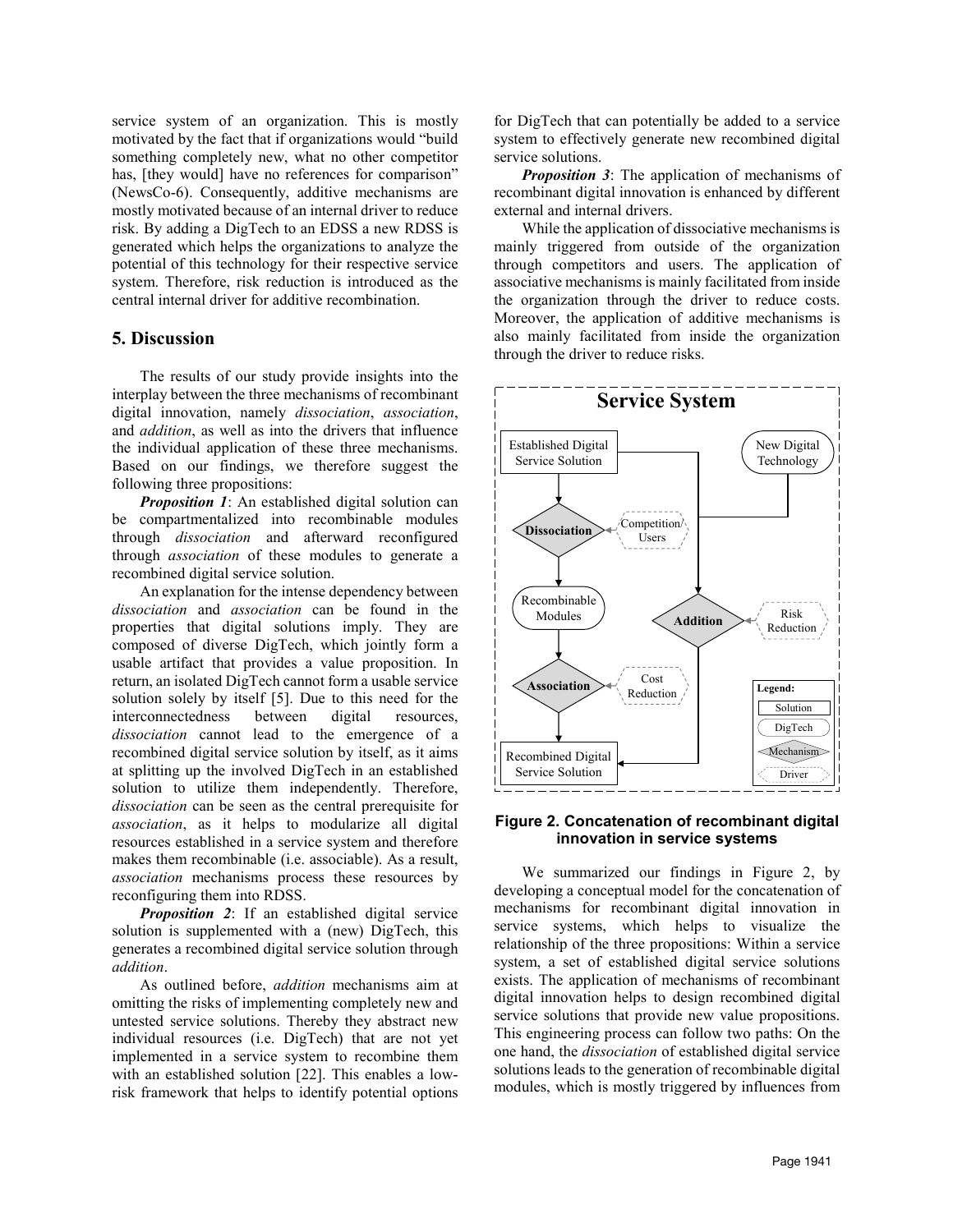competitors and users. The drive to generate new value propositions while reducing costs then leads to the *association* of these modules, which results in the generation of recombined digital service solutions. On the other hand, such solutions can also be generated through the *addition* of a new DigTech to an established digital service solution in a service system, which helps the organization to manage risks incorporated by the implementation of unknown resources.

## **6. Contribution, limitations, and conclusion**

By applying the concept of the mechanisms of recombination to digital innovation in media organizations, we contribute to literature from service system theory and digital innovation [3, 5, 10, 11, 17] in twofold ways:

First, we answer *research question 1* by showing that the application of *dissociation*, *association*, and *addition* mechanisms in service development is interdependent and can follow two pathways to generate new value propositions in form of recombined digital service solutions. On the one hand, established solutions can be dissociated into recombinable DigTech modules that can be associated afterward to form a recombined digital service solution. On the other hand, such recombined solutions can be generated by adding new DigTech to established digital service solutions. Second, we answer *research question 2* by discovering that the distinct recombination mechanisms are facilitated by internal and external drivers, which differ for the application of each of the three mechanisms.

By using the example of the media industry, our findings give first empirical evidence for the concatenation of recombinant mechanisms and therefore shed light on the applicability of the concept of recombination in the context of digital innovation [3, 5, 11]. Moreover, our developed conceptual model expands the valuable concept of Beverungen et al. [10] as it shows that recombination mechanisms are rather applied in a mutually supplementary than substitutional manner. Against this background, we develop "explanations of digital innovation building on the specifics of digital technologies" [3, p. 110] in the context of service systems. Hence, our findings shed light on the importance of digital services and their interconnectedness by focusing on distinct DigTech as their central resource [17]. Therefore, our results can serve as a starting point for further empirical research on (digital) service systems in diverse industries in general as well as the development of recombined digital service solutions in the media industry in particular [16].

From a practical perspective, managers should generally recognize recombinant digital innovation as a promising approach to generate value propositions in form of recombined digital service solutions with the opportunity to reduce risks that emerge through the possibility of failing implementation processes and costs that occur due to the acquisition of resources, which might in fact not be necessary. Therefore, our developed conceptual model can serve as a useful framework for organizational decision-makers to understand the concatenation of the mechanisms of recombinant digital innovation, which helps them to decide for the individual application of the mechanisms in their respective organization in coordination with their strategic focus. By highlighting the interdependency of the three mechanisms and giving examples from the media industry, our work can serve as a useful blueprint to enhance the application of mechanisms for recombination in manifold settings.

However, our study also has a few limitations. First, we only analyzed companies from the media industry. Hence, it would be reasonable to imply that our results could behave differently for organizations with a less intense focus on the development of services. Although we used a criterion sampling logic for our case selection, we suggest conducting further case research about recombination mechanisms in different contexts. Moreover, the media industry is highly dependent on the distribution of consumable contents, which certainly influences the degree of possible modularity within an organizational service system. However, we argue that due to the pervasive digitalization nearly every type of organization offers at least some type of content to its customers. For example, our results could also be transferred to the automotive industry where contents such as map data and information about driving performance can serve as input for the recombination of DigTech to generate new recombined digital service solutions. Second, the results of this study only focus on a technical design recombination perspective. However, innovation decisions are also often influenced by political and strategic decisions as well as individual organizational capabilities [e.g. 32]. Consequently, empirical research on digital recombinant innovation in service systems from other research lenses should also provide promising insights. Third, the exploratory identified drivers for *dissociation*, *association*, and *addition* need further empirical examinations to preclude potential overlaps between them.

Overall, our study is an initial step towards a better understanding of the concrete application of digital recombination. By using the example of the media industry, we shed light on the interplay between the mechanisms of recombinant innovation in service systems and their potential drivers. We hope that this study gives an impetus for further research about recombination in general and digital recombinant innovation of service solutions in particular.